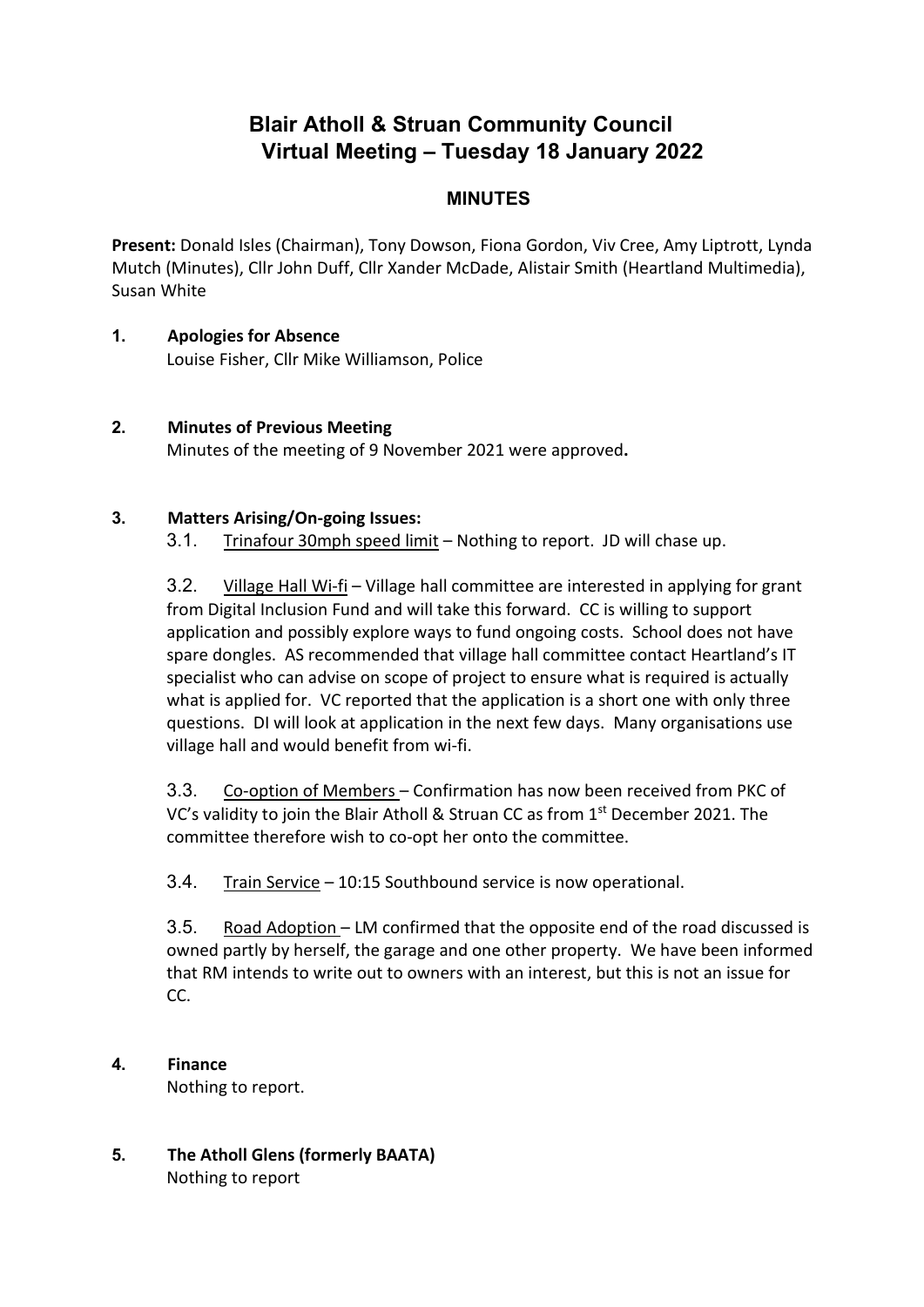#### **6. Resilience Team**

Group has been moth-balled but can be called on in the future if needed. Generator currently being fixed. It will allow the village hall to be used, if necessary, as a community resource at times of future electricity breakdowns.

#### **7. Heartland FM**

Heartland are progressing their news project which will be set up as a separate company providing Scottish news. Heartland's sports journalist, Nathaniel Goddard, is interested in hearing from any local sports teams who may wish to be included in sports bulletins and programmes. He can be contacted at sports@heartland.scot. Heartland is celebrating 30<sup>th</sup> birthday in March and AS thanked local community for support.

#### **8. Queen's 70th Jubilee June 2022**

Nothing to report. School taking this forward.

## **9. Etape Caledonia**

Will be held on 15 May 2022 and will revert to usual route. Road closures including road names and times would be useful on the map which is issued annually. JD will follow this up with appropriate officers.

#### **10. CNPA**

Consultation on the 5-year partnership plan closed on 17 December with between 1,200 and 1,400 responses. Wide engagement is very positive, although some challenging topics to be considered. Final plan should be available in summer 2022. Currently setting up for year ahead. Last season's increase in Ranger activity helped to improve visitor behaviour.

## **11. Update Reports**

11.1. 2022 Budget – All 32 local authorities have expressed considerable concern over their budget settlements for the year ahead. Reserves have been depleted in recent years and the scale of cuts is therefore likely to be much more severe than previously. Cllrs encouraged residents to write to their MSPs before final reading in parliament.

11.2. Winter Gritting – two hand carts were issued in Blair Atholl. More can be made available if required.

11.3. Storm Arwen – Council was busy pre-Christmas dealing with storm Arwen response and are looking at lessons learnt around that. Many residents in this community lost power for several days. Following the organisational response, it was widely agreed that the different levels of government in Scotland could all work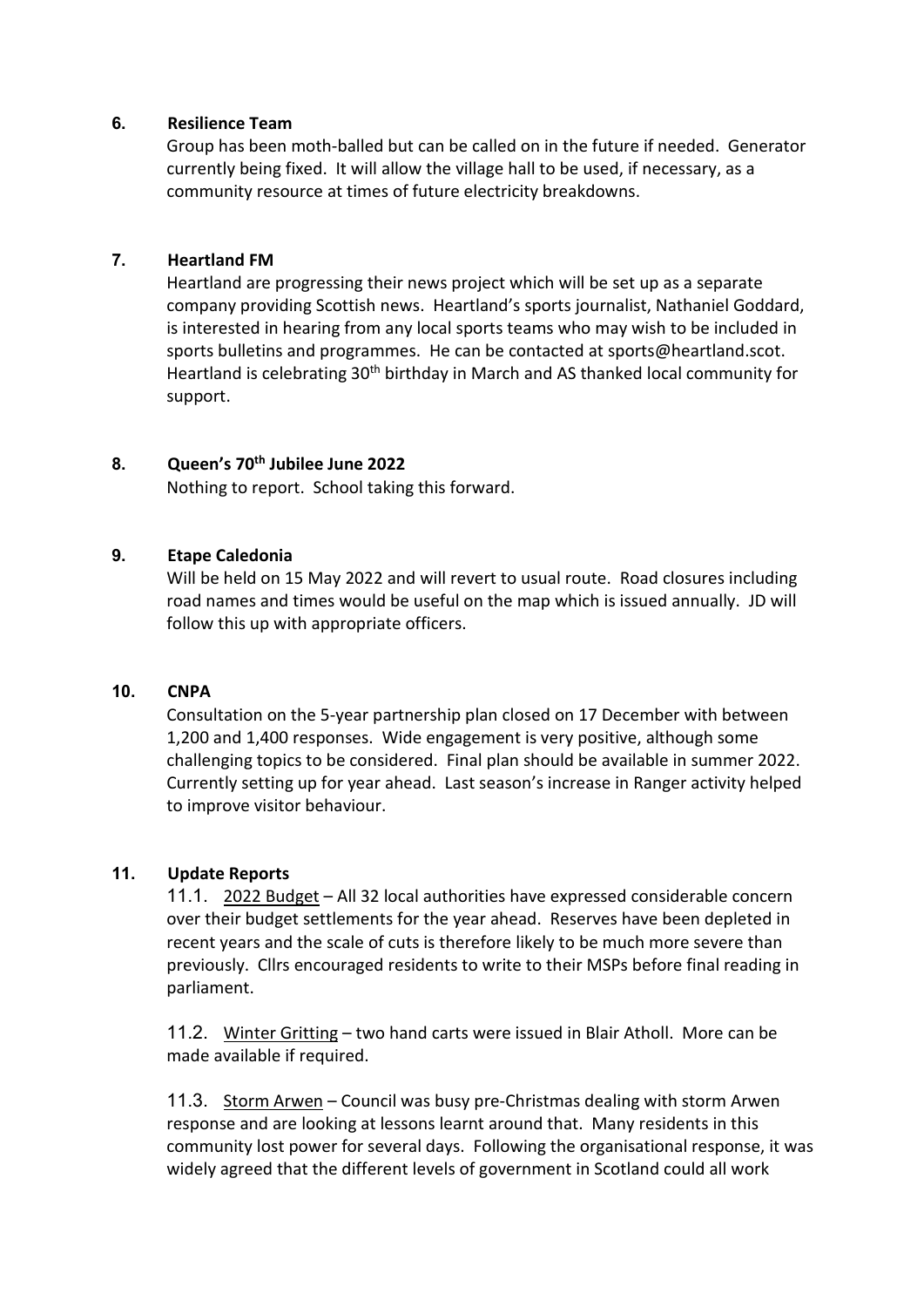better together in the future and there will be enquiries as to how to improve that communication and improve the delivery to residents.

#### **12. Surgery**

The situation with the closure of the hospital in-patient ward is not related to the closure of the satellite GP surgery in Blair Atholl, and NHS Tayside are fully committed to re-opening this ward as soon as possible, but only when it can be safely staffed.

119 residents in the village signed the petition to keep the Blair Atholl surgery open. DI, VC and AL recently met with the surgery practice manager and two GPs. They explained that the issues are primarily lack of staff (having gone from six GPs to four), but also the suitability and condition of the building.

AS had tried to get information regarding the responsibility of providing a local surgery in Blair Atholl, but was not able to get answers from NHS Tayside or the surgery themselves. AS was keen to engage with members of the public and the practice to publicise this story on Heartland's platforms. XM clarified that the surgery is run by the GPs under contract between NHS Tayside and Health & Social Care Partnership. NHS Tayside has a wider responsibility to provide health services but they do not directly run the Pitlochry surgery. The contract between NHS Tayside and HSCP currently requires the Pitlochry practice to provide a branch service in Blair Atholl and would require a variation on their agreement to permit closure or suspension.

XM explained that any changes to the contract between the Health & Social Care Partnership, NHS Tayside and the Medical Centre would have to go to the HSCP Board for approval. As yet, no application has been made. HSCP meetings are public and minutes are available online. Long term matters are considered by the HSCP Board, but the surgery is able to make short term operational decisions on safety grounds without specific authorisation. It was agreed that VC would write to the surgery urgently asking that any application to alter the service offered in Blair Atholl recommended suspension rather than permanent cancellation.

XM explained that there had been changes to the GP contract which puts service obligations onto GPs, and they have a financial responsibility and liability in taking on partnerships in GP practices. There are also other issues restricting the recruitment of GPs to rural areas such as Pitlochry including the remote location, and lack of suitable affordable housing. XM confirmed that budgets for additional doctors had not been cut.

In the meantime, the Atholl Medical Centre has confirmed that they will work with patients from Blair Atholl requiring appointments fitting in with bus times, and they are also happy for patients to wait in the surgery for return buses or other transport.